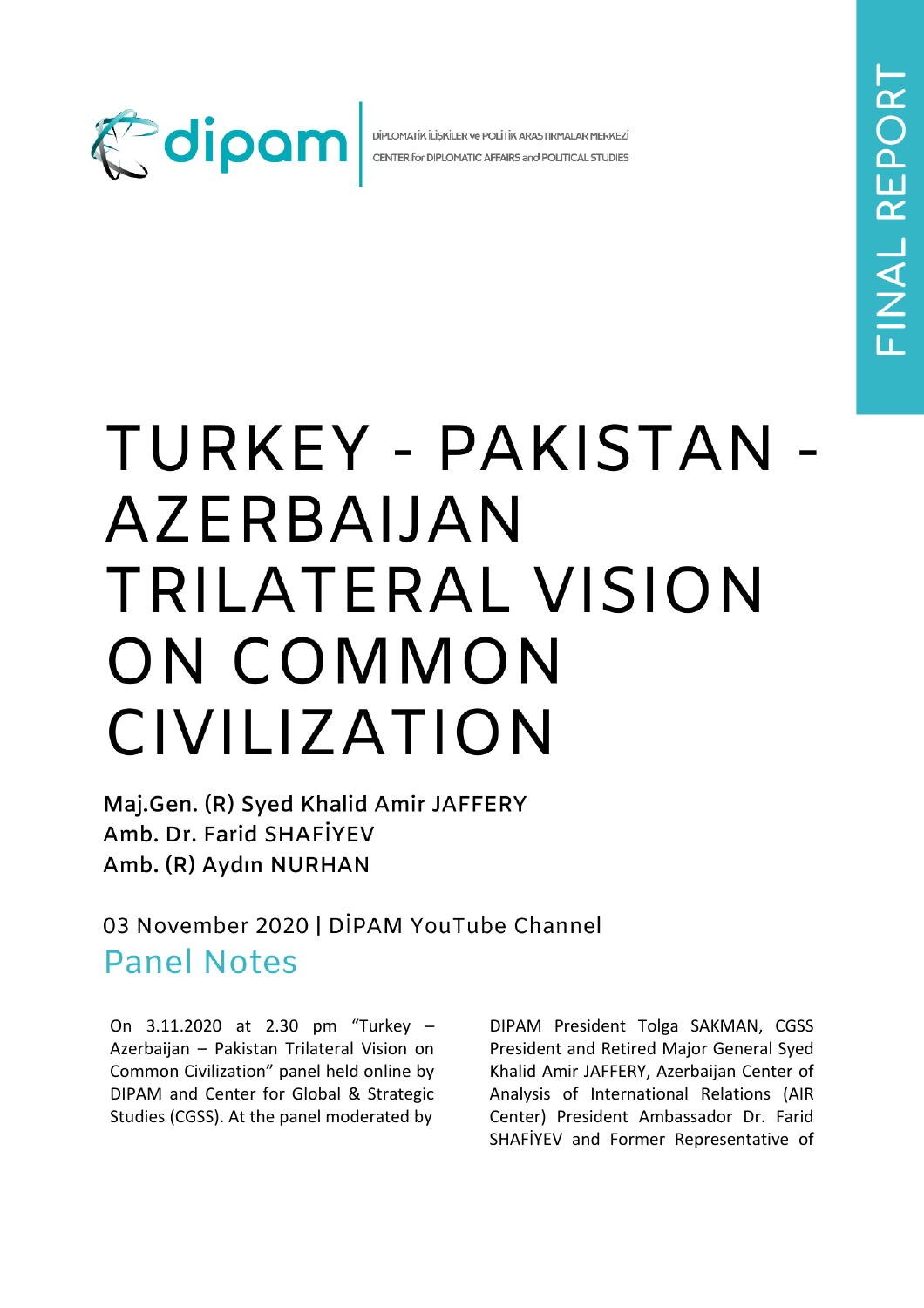OIC, Ambassador (R) Aydın NURHAN participated as speakers.

Moderator Tolga SAKMAN introduced the speakers and listed the topics to be discussed in the panel. Moderator has announced what means a common vision of civilization and said that in the panel speakers will evaluate Turkey-Pakistan relations and cooperation. "Three Countries, One Nation" called Turkey, Pakistan and Azerbaijan's stance, become symbols of their existence. He stated that the conflicts in different geographies such as Eastern Mediterranean, Cyprus, Nagorno-Karabakh and Kashmir are fundamentally similar. Although these problems have not been brought to the agenda for a long time, he described their frequent and intensive discussion as the beginning pains of the new age. Sakman said it was not just security oriented relations between Turkey-Azerbaijan-Pakistan and stressed that the cultural and fraternal ties between the trio. Finally, he talked about the importance and necessity of acting together.

Syed Khalid Amir JAFFERY mentioned the historical ties between the three states and said that there was friendship, cooperation and brotherhood between them. He stated that the ties between the trio are unique in the world and that the relations will not deteriorate. He evaluated the discourse of "three states, one nation" and stated that there are multi-dimensional collaborations between the three. Citing the strategic cooperation between Turkey and Pakistan stated that these relations could be improved. Likewise, he stated that the strategic cooperation between Pakistan and Azerbaijan is strong. He evaluated the common points and similar structure of the language spoken by all three countries throughout history. He drew attention to the importance of the Silk Road and that all three countries are on the Silk Road route.

Speakers addressing the relationship between the three countries, based on the history of Turkey's support for Pakistan and stressed that this support is very strong. He stated that both countries have extensive cultural, commercial, strategic and military cooperation. Speakers pointed Pakistani Leader's admiration for Turkey has evaluated the view that the founding leader of Pakistan to Turkey. He also stated that both countries have shared good relations in the historical process since their establishment. He drew attention to the continuity of this support by referring to their attitudes in times of war and peace. In particular, he mentioned that the communication between leaders was strong. Speakers noted that Pakistan and Turkey improved their relations day by day. He stated that the same situations apply to Pakistan and Azerbaijan relations. Referring to the bilateral strategic cooperation, he stated that Azerbaijan provided all kinds of support to Pakistan on Kashmir, especially in the international arena. Likewise, he said that Pakistan provided all kinds of support to Azerbaijan in the Karabakh issue, especially the UN support. He stated that the influence of the trio is important in the peace and stability of the region and that the three states can support each other in this process. He underlined that as international institutions, these relations can be further developed in this way.

Ambassador Dr. Farid SHAFİYEV talked about the importance of the support of the peoples of all three states to each other and talked about the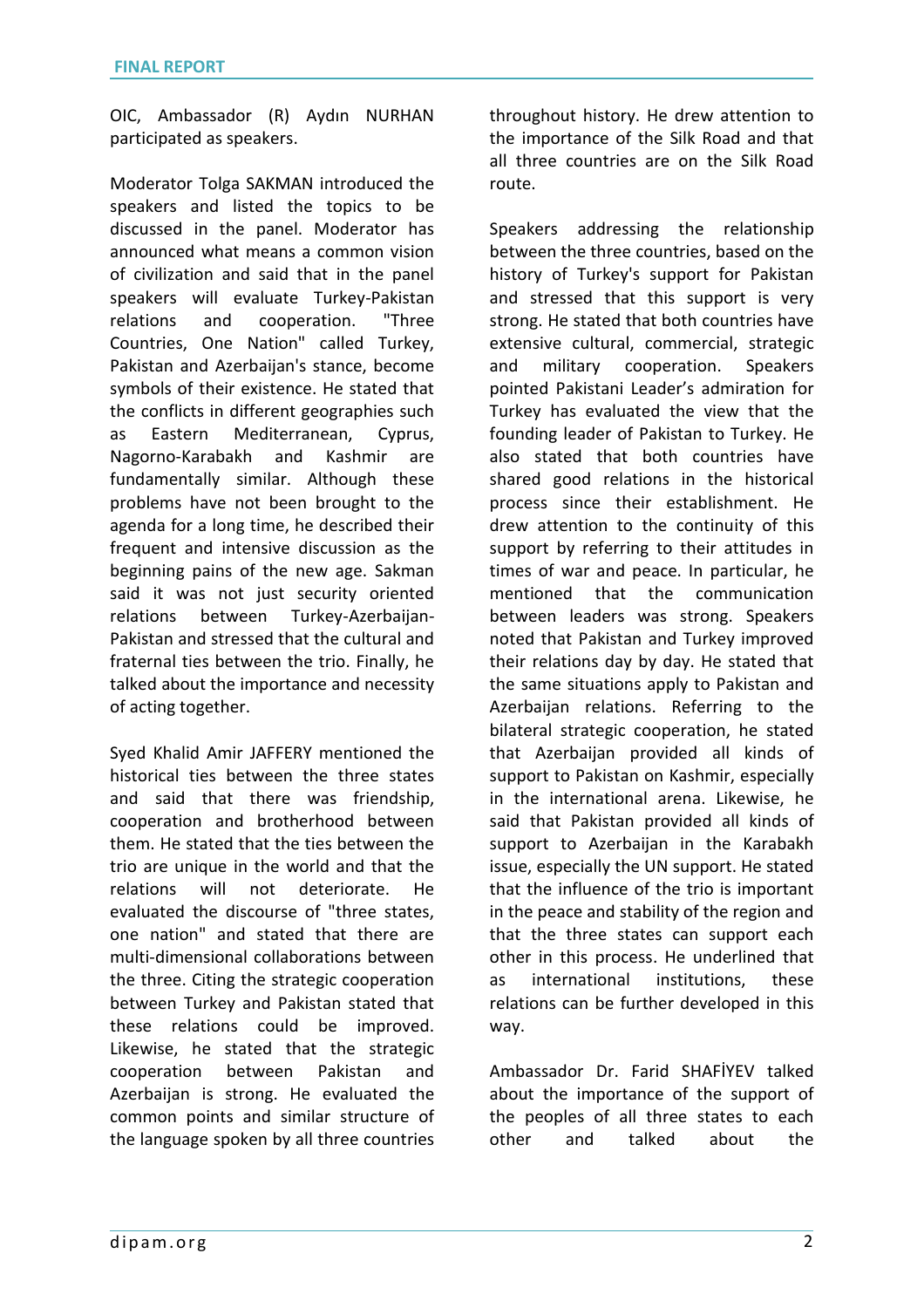multidimensionality of relations in modern and recent times as well as historical ties. He said that Turkey and Pakistan the first countries which recognize Azerbaijan and stated that it also appreciated by Azerbaijan. Stating that all three countries have a common denominator and that they are dealing with different problems, he stated that these problems harm these countries politically and in many other ways. He underlined the importance of solidarity in such times.

He emphasized that it is very important for Azerbaijan to be supported by Pakistan in the UN and stated that it played an important role in the announcement of the Armenian occupation in the international arena. He stated that this support in the UN was of great importance for Azerbaijan, which had just gained its independence, in 1993 and that this support brought the Armenian occupation to the international agenda. Emphasizing that think tanks can play a very important role in trilateral relations, he stated that think tanks and academics in all three countries can work together and cooperate. He expressed the importance and necessity of this situation.

He stated that the politically and militarily strong countries such as Russia, Britain, France and the USA, which he refers to as global powers, have opposite opinions on many issues such as the political stance of Europe's security, China's position and policies. On the other hand, he stated that all of these forces follow the same policies regarding the problem between Azerbaijan and Armenia, and claimed that their attitudes contain pressure against Azerbaijan. He stated that France, Russia and the USA were the official mediators of this conflict and stated that these states should be neutral.

Shafiyev, has stated that among Western countries' and Russia's scholars about the events of 1915 existence of a stance against Turkey. The speaker stated that the think tanks in these three countries can display an attitude and narrative against the colonial states in Central Asia, South Asia, the Middle East and the Caucasus, especially in the regions they are located in. He mentioned the role of the media in this process and the importance of this role. He stated that all three countries should cooperate in order to find solutions regarding regional development and conflicts.

Ambassador Aydın NURHAN drew attention to Islamophobia existing around the world and regretfully stated how misunderstood Islam was. He stated that Islamophobia is a very wrong act and that this situation should change. He evaluated the historical background of the Muslim world and the Christian world and interpreted these religions and the countries belonging to these religions in terms of tolerance.

Speaker has evaluated Turkey and Russia relationship and also drew attention to the rapprochement between Pakistan and China. In light of these relationships he has said that Turkey and Pakistan have questioned the common points of the bilateral relations and future cooperation should meet at a common denominator. He emphasized presence of common media channel between Turkey, Pakistan and Malaysia and pointed out that Azerbaijan could participate in it. He emphasized that a new union should be born against the Western world and stated that the foundations of this union should be laid as soon as possible.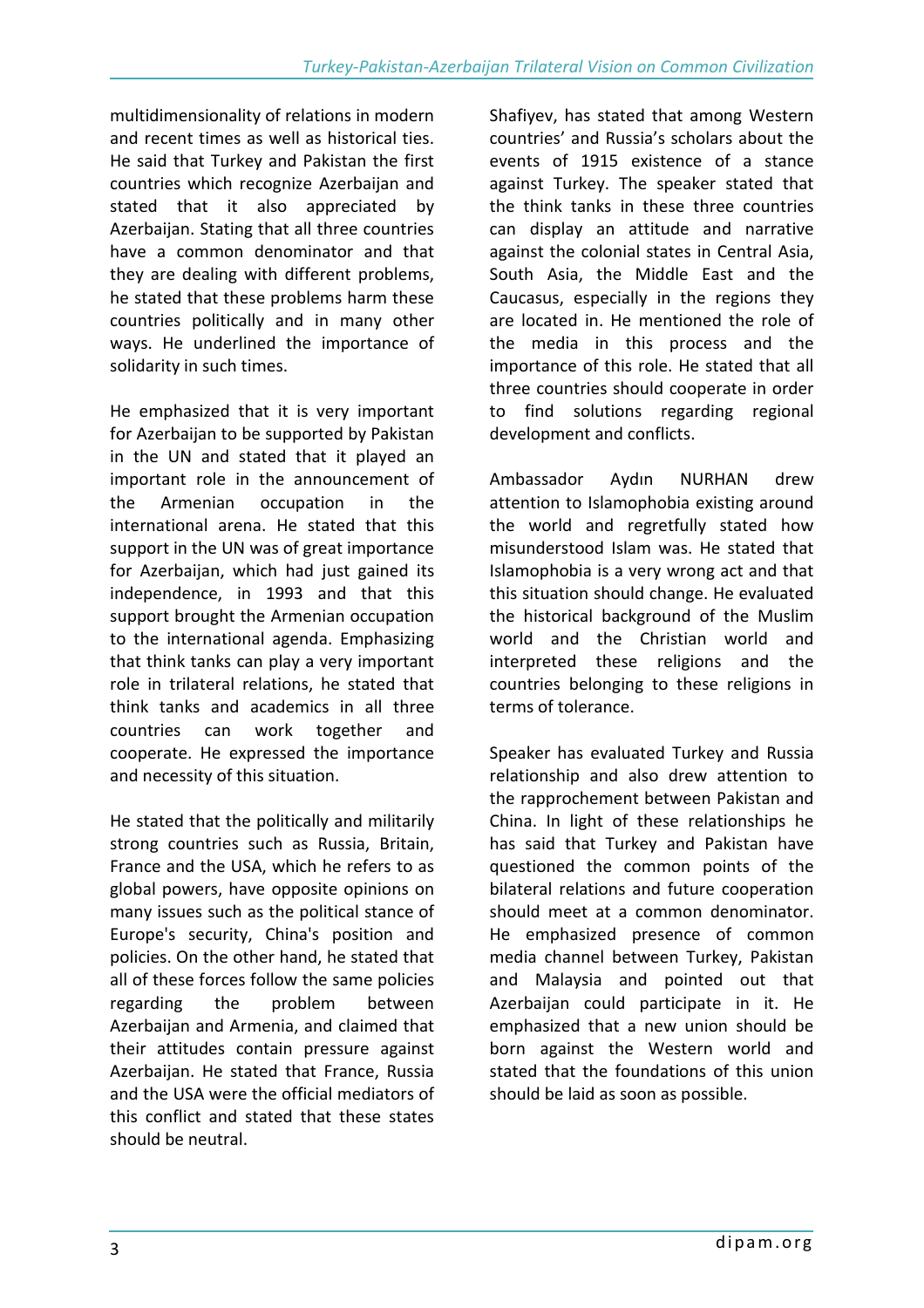He emphasized the importance of the "three nations one state" discourse and stated that this motto should be carried into the future. He criticized Armenia's attitude sharply by evaluating the situation between Armenia and Azerbaijan, which has been on the agenda recently. Speaker with mentioning effects of countries like US, Russia and France said that Armenia cannot make contact with these powers without Turkey. Referring to the relations between Russia and Armenia, he claimed that Armenia is Russia's puppet. He underlined that with the solution of the Karabakh problem, security and stability in the region can only be achieved. Only after the resolution of the Nagorno-Karabakh conflict and the resolution of the so-called genocide allegations of the Armenians, economic block could be shaped between Turkey, Azerbaijan, Armenia, Georgia maybe with participations of Russia and Iran. He emphasized the importance of the cooperation between Azerbaijan and Pakistan and said that the cooperation should increase even more.

Moderator Tolga SAKMAN told the speakers, "Do you believe that the non-Western centric era has begun?". And added these questions Turkey, Azerbaijan and Pakistan's how it should work together, how this cooperation, which rebuilds civilization, could be institutionalized.

Syed Khalid Amir JAFFERY stated that natural block for Pakistan is Turkey, Azerbaijan, Central Asia and China. He stated that he believes that the three countries that are the subject of the panel should develop a common policy in the region. In addition to these, he stated that efforts are made to develop common economic policy and common geopolitical

goals. He stated that Pakistan currently has an intelligence sharing program with Azerbaijan, and that the idea of a joint news source with China and Malaysia in addition to three countries is very important and that it can be developed. He said that he joined Aydın NURHAN about Islamophobia, and stated that this situation was spread and provoked. Against this, he stated that the Muslim world should unite. He stated that all three countries should come together and have a common thought process.

Dr. Farid SHAFİYEV stated that common media, joint academy and common education platforms should be established and emphasized the importance of this and emphasized that a common culture and common vision should be formed. He emphasized that this formation should not be structured against any party and said that such an attitude should not be taken against the western world. He stated that Azerbaijan could participate and support the joint media channel and stated that what will be done should focus on what can be done together, not against one side.

Aydın NURHAN stated that he did not participate Dr. Farid SHAFİYEV's ideas. As a reason, he stated that Turkey is waiting door of Europe since 200 years and did not get any achievement. He stated that not elsewhere in the world but all the enemies of Turkey located in NATO. Nurhan pointed US Presidential Candidate Joe Biden's remarks about Turkey, and stated that Biden is not friend of Turkey. He claimed that Turkey was surrounded by US and European powers with emphasizing European powers' support to PKK and related terrorist organizations. He found this situation dangerous for Azerbaijan by evaluating the relations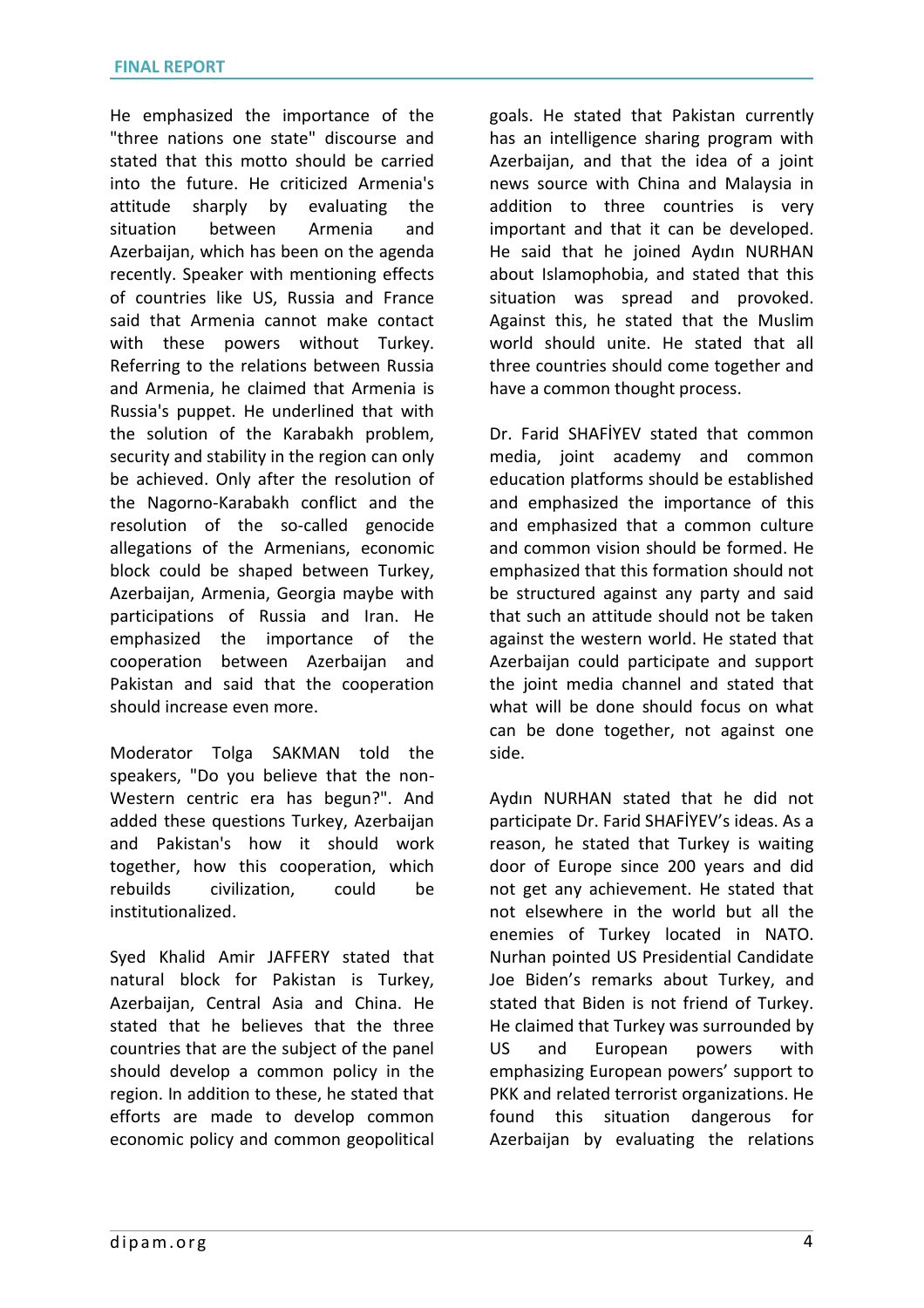between Azerbaijan and Israel. Speaker with referring to relations of Turkey and Pakistan has said Pakistan is a nuclear power. He said he believes Pakistan's cooperation in the defense industry with Turkey and mentioned the importance of it.

Reminding that all three countries have very important resources, he stated that there are many areas for cooperation between the three. He said that cooperation in the defense industry developed and that these could be developed further.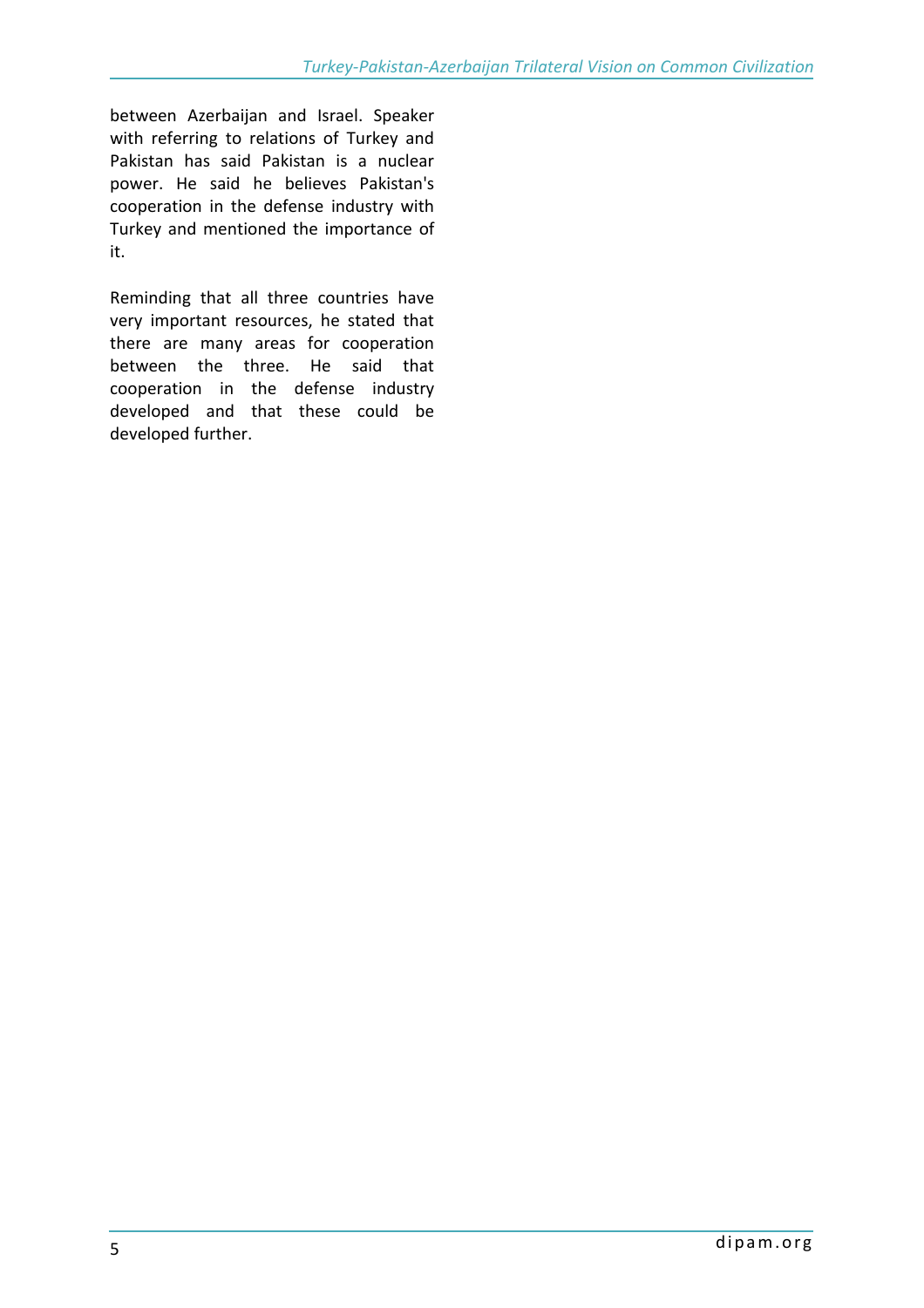

## **ABOUT DISCUSSANTS**

**Tolga SAKMAN**, who graduated from Kocaeli University, Department of Political Science and Public Administration in 2010, started the International Relations Master Program of the War Academies Command (newly National Defense University) Strategic Research Institute (SAREN) in the same year and he graduated at 2013 with his thesis about "Analysis of Turkish Diaspora's Participation Process to European Political System: The Cases of Germany, the Netherlands, Belgium". He is currently continuing his doctorate studies at Istanbul University.

He has prepared about 20 paper works and 8 books/book chapters especially on security and European politics and coordinate nearly 20 projects at home and abroad.

**Ambassador Aydın NURHAN** was born in Turkey in 1949, and he is a graduate of the Law School of Ankara University.

In his diplomatic career, he served as Ambassador to Accra, also accredited to Togo and Benin, previously Consul General in Azerbaijan, Austria and Australia. He was the Director General of Science and Technology at the Organization of Islamic Cooperation in Jeddah.

In his last posting at the Headquarters, he was the acting Chairman of the Center for Strategic Studies of the Ministry of Foreign Affairs of Turkey. Earlier, he was among the diplomatic core establishing Turkish International Cooperation Agency TICA.

Nominated by the MFA of Turkey for the post of Permanent Representative of the Organization of Islamic Cooperation to Afghanistan, Ambassador Nurhan retired from the Foreign Office and served in Kabul from 2013 to 2017.